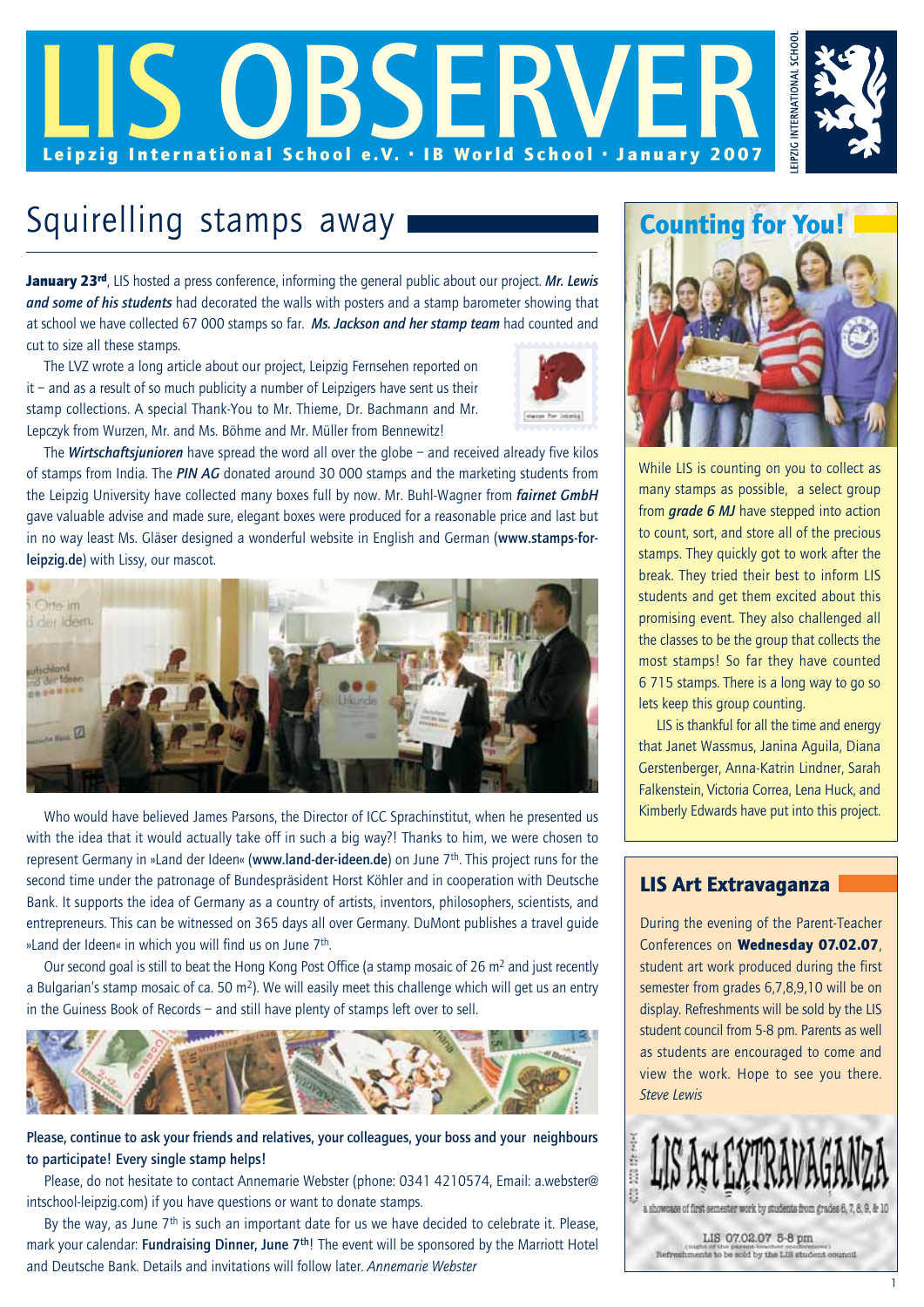#### MARK YOUR CALENDAR, UP-COMING EVENTS

Thursday 1<sup>st</sup> February 07, 8-9 a.m. - meet your Parent Association, Primary and Secondary Cafeteria or entrance

Thursday 1<sup>st</sup> February 07 - Secondary Parent-Teacher Conference evening

Thursday  $22^{nd}$  February 07, 3-4 p.m. – meet your Parent Association on Pre-School Ground-Floor

Monday 19<sup>th</sup> February, 8 p.m.  $-3^{rd}$  meeting of our LIS Sommerfest team

Thursday 7<sup>th</sup> June 07, LIS Fundraising Dinner Saturday 9<sup>th</sup> June 07, LIS Sommerfest

### Test Your English

at Museum of Fine Arts Leipzig

Test Your English Tours run normally from 4:30-5:30 p.m. Students may take part on the tour for 0.50 Euro. Those interested should see Mr. Lewis for more details. Grade 11 IB Art students will be giving the following tours this semester:

**February 08, 2007** »Exploring Emotions« by Christian Bär | March 15, 2007 »Visual Communication« by Tanja Henkel

April 19, 2007 »Women in General« by Nora Lampeter | May 24, 2007 »Connection of Lines« by Andreas Köhler | June 21, 2007 »The Never Ending Conflict« by David Berger

### L.I.S. Sports

There are several opportunities for L.I.S. students to be involved in extra-curricular sports this year. Some of the options are: MONDAY Basketball (grades 1-5) from 15:00-17:00 – coached by Carmen Nastar Secondary Sports (grades 6-12) from 16:00- 17:00 – students choose which sport to play TUESDAY L.I.S. Run Club (grades 1-12) from 16:00- 17:00 – training for the  $31<sup>st</sup>$  Leipzig Marathon on April 22nd for more info go to www. lis-run-club.blogspot.com SPORTS CLUBS IN LEIPZIG www.ssb-leipzig.de – searchable contact list of 338 sports clubs in Leipzig

The L.I.S. Physical Education teachers would like to encourage parents to ensure their child is physically active every day.

# From the Headmaster

In this issue you will find the **provisional calendar for the new school year**  $2007/08$ . The reason for it being provisional concerns our return to the Könneritzstraße which is almost certain to take place during the time period 1<sup>st</sup> October to 19<sup>th</sup> October inclusive.

The plan is that the children in both the Pre-School and the school grades1 through 12 will have a three-week break during this time. The staff will start packing only on 1<sup>st</sup> October in order to minimise disruption to the academic programme and finish on 2nd, they go on holiday on the 3rd returning to school to unpack and put the finishing touches to the rooms on the  $18<sup>th</sup>$  and  $19<sup>th</sup>$ . Everything will be ready for the children and business as usual when the children return on  $22<sup>nd</sup>$  October!

The way the construction of the new building is progressing I am assured that we will indeed be able to keep to this schedule. I am sure that many of you will have had a look at the progress that has already been made in the Könneritzstraße!

At the moment various specific groups of staff are involved in the planning of the »insides of the school« – the »Ausstattung«. This includes not only the standard classrooms but also the multi-purpose auditorium / Sport hall, 4 Science laboratories, Library, Gym and fitness room, 8 »Hort« rooms, Music and Art centres, 3 Computer rooms and a Cafeteria. All of the classrooms and offices will be networked to two systems /servers, one to which the students have access and one that only staff may use. We will be preparing for perfection – our impression of it – then this will be submitted to the Board who will then be able to decide which elements, when put out to tender which ones can be implemented immediately and which will need to be incorporated into the strategic plan for future development. Whatever the result of this extra project – enjoyable and stimulating though it is, I would like to thank the staff for their involvement in this extra work. Needless to say – but I will anyway – the Board of Governors have spent vast amounts of their private time working for our benefit on this project. The present buildings that we occupy and the distribution of grade levels within them will remain the same up until our move in October.

In order to facilitate the planning of the next academic year we will need exact information from you at this early stage concerning **re-registration of your child(ren)** for the 2007/08 school year. It is therefore vital that you complete the form recently distributed by post to all parents and return it to the School Office L.I.S. by March 1st (at the latest) by post or personally.

The Board of Governors has decided that **a bus shuttle** will again be provided at no extra cost to users that will leave the Schleußig area pick up point and arrive at school by 8.20 at the latest. The return trip would involve the bus leaving the school at 15.15. A second trip of the bus will involve a 16.15 pick up with an approximate 17.00 drop off in Schleußig. Obviously as soon as we move back into the renovated building no bus service will be necessary.

There will be a »Board Open forum« in the Spring-time at 19.00 in the Marriott Hotel (date still to be finalised) at which a progress report on the »new school buildings« will be given – all are cordially invited. Presentations will be made in English with translations of course, if necessary and appropriate, followed by a question and answer session.

Finally concerning reduced school fees for the coming school year, those parents who were granted a reduction in fees in the school year August 2006-2007 must re-apply for this for the August 2007- 2008 school year if it is still needed. I would ask you to supply the necessary documentary evidence to me (of the type provided in your previous application together with the appropriate school form) by 1<sup>st</sup> March 2007 at the latest. This information will be treated in the strictest confidence and reviewed by a committee of Board of Governors in April. You will be informed of their decision by the 1<sup>st</sup> May 2007 at the latest. *Michael Webster Headmaster*

#### »Jugend forscht« at LIS

Our School is taking part in the contest »Jugend forscht«. Aide Gomez, Mina Othmer and Sophie Fandrych are 3 primary students who take part. They have chosen the theme »Wolves«. Their goal is to get wolves to come back to Germany and Saxony. They have collected signatures and made a questionnaire for people to answer it. They discovered that Wolves are always displayed in stories as bad, greedy or as tyrants. They will give a presentation in March displaying things that they've discovered. *Luise Kirchhof*

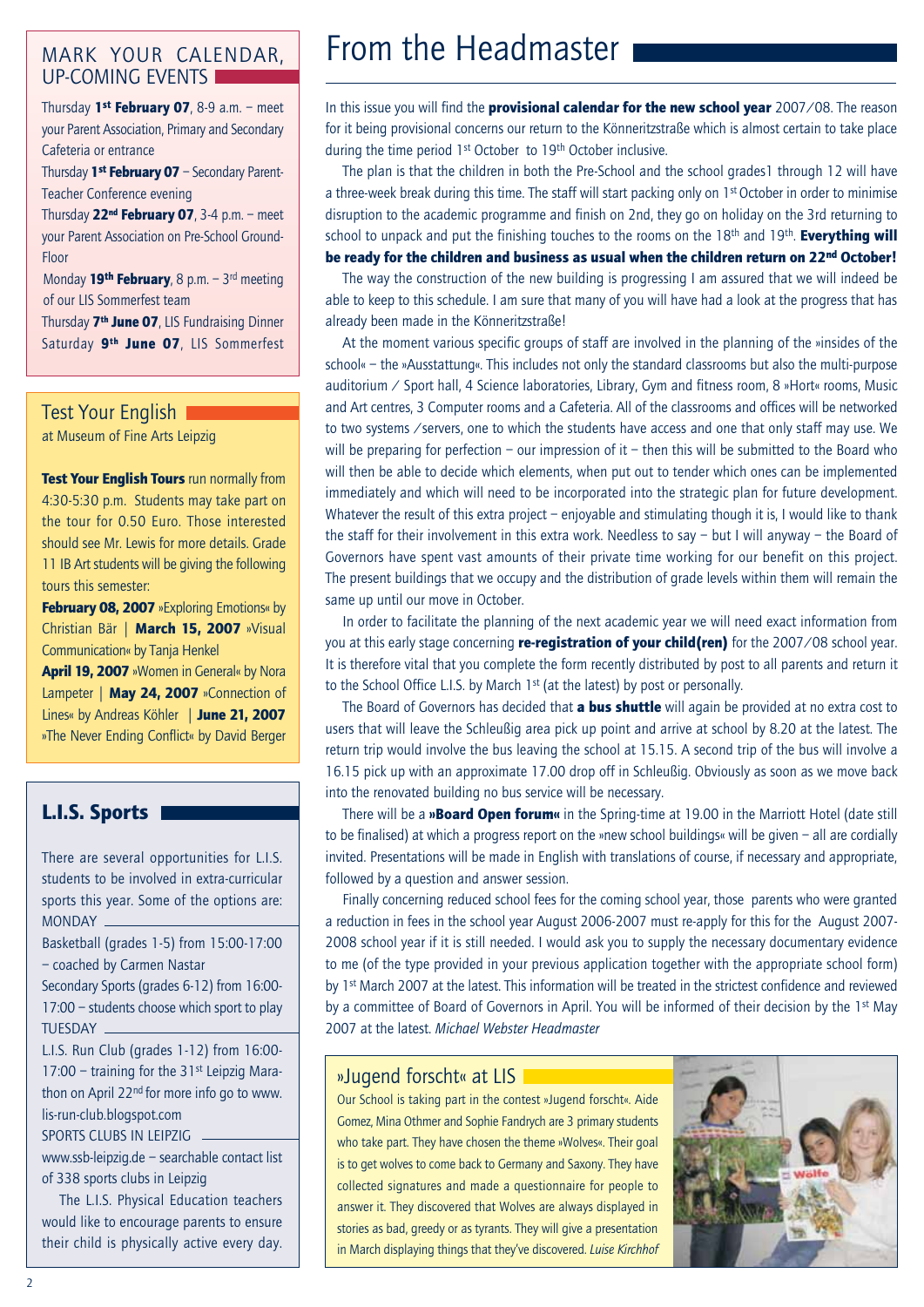IGCSE The International General Certificate of Secondary Education (IGCSE) is taken in over 100 countries worldwide. It is a two year programme, designed for students in Grades 9 and 10, leading to individual IGCSE certificates in the academic subjects taken and/or the International Certificate of Education (ICE).

It aims to prepare students for external examinations, and develops and reinforces a broad range of skills which are needed for the IB programme in Grades 11 and 12. It is also designed to equip students with skills for apprenticeships and /or immediate employment. It is recognized as evidence of ability by academic institutions and employers worldwide.

It is an invaluable tool for students and teachers providing external feedback on students' strengths and weaknesses in key curriculum areas.

IGCSE provides a broad study programme from five areas Languages, Humanities and Social Sciences, Sciences, Mathematics, Creative, Technical and Vocational. At LIS the following is offered:

| Languages<br>Group I:                           | English + German + French          |
|-------------------------------------------------|------------------------------------|
| <b>Group II:</b> Humanities and Social Sciences | English Literature + History       |
| Group III: Sciences                             | Coordinated Science (Double Award) |
| Group IV: Mathematics                           | Mathematics (Without Coursework)   |
| Group V: Creative, Technical and Vocational     | Computer Studies + Art and Design  |

The IGCSE curriculum balances practical experience as well as theoretical knowledge, making it suitable for students with different levels of ability through a choice of Core and Extended papers which are available in most subjects.

ICE is the Group award of the IGCSE. It requires the study of at least seven subjects drawn from the five different ICGSE subject groups including two languages and one subject from each of the other subject groups.

Overall individual IGCSE certificates and the ICE offer a broadly balanced internationally focused education with a range of skills creating independent life long learners. Further information can be found on www.cie.org.uk. *Rebecca Collier, IGCSE Coordinator*

# 4<sup>th</sup> Annual Marathon Fundraising

LIS is organizing another Marathon Fundraising event for the 31<sup>st</sup> Leipzig Marathon taking place on **Sunday, 22<sup>nd</sup> April 2007**. There will be a school relay competition the day before, and there are already some LIS runners training for that! Our running club on Tuesdays prepares students for this exciting inter-school event. (www.leipzigmarathon.de)

All students who want to be a part of the LIS Marathon Fundraiser must keep a journal of their training kilometers. Journals can be picked up from Mr. du Plooy to take home and parents sign after each student runs. The kilometers run by students are added to the school total. The individual kilometers

and the school total will be updated monthly on the Run Club poster in front of the LIS office. On top of that, LIS needs 10 students from each grade level who want to run in the Marathon School Relay Teams. These relay teams will compete with other Leipzig schools on Marathon Weekend. Please sign up with Mr. du Plooy as soon as possible!

Any other Parents, Staff, or Friends of LIS who are registered for the Leipzig Marathon should inform Mr. du Plooy at wduplooy@ gmail.com. He will then add your race kilometers to the LIS total. *(read more on page 4)*



*One of last year's relay teams*

The mock IGCSE and IB Diploma examinations have taken place for grades 10 and 12 respectively and students and teachers are now using the outcomes as guidance when deciding in which particular areas students need to focus their efforts to strengthen their position before their final examinations in May 2007.

The first semester of the current school year is just coming to its end and end-of-semester reports for grades 6-12 will be issued at the end of January. On Wednesday 7<sup>th</sup> February, parent-teacher conferences will take place from 17.00-20.30 on the third floor of the main school building. Appointment sheets have been issued and students and teachers are currently engaged in arranging times to meet parents. It is hoped that students will accompany their parents to these meetings and, where necessary help the meetings to run smoothly by acting as translators.

With the renovation of our Könneritzstraße building progressing on schedule, secondary school staff are now engaged in making input into the planning of the interior design, layout and equipping of classrooms, laboratories, ICT suite, Art Room, Music Room. It is an exciting time as our anticipation of the Autumn move back to the improved facility begins to grow.

In April, following the Easter break, a group of grade 11 students, accompanied by our CAS Coordinator Gisela Selbach, will attend a Creativity, Action and Service IB Conference in Istanbul. This is a particularly exciting opportunity for students and coordinators engaged in CAS activities to share experiences with and learn from representatives of international schools from many different parts of the globe in a truly stimulating setting.

On the left is included an overview of the International General Certificate of Secondary Education (IGCSE) programme that runs at LIS in grades 9 and 10. This programme, culminating with grade 10 students sitting external examinations set by Cambridge International Education, provides excellent all round preparation for the IB Diploma programme that follows in grades 11 and 12 and which also finishes with students sitting externally set examinations. Later in the school year (date to be announced) an evening will be devoted to explaining the IGCSE programme in more detail to parents and students currently in grade 8.

I hope everyone enjoys a relaxing Winter break and an enjoyable and successful second semester. *Stephen Wilkerson*